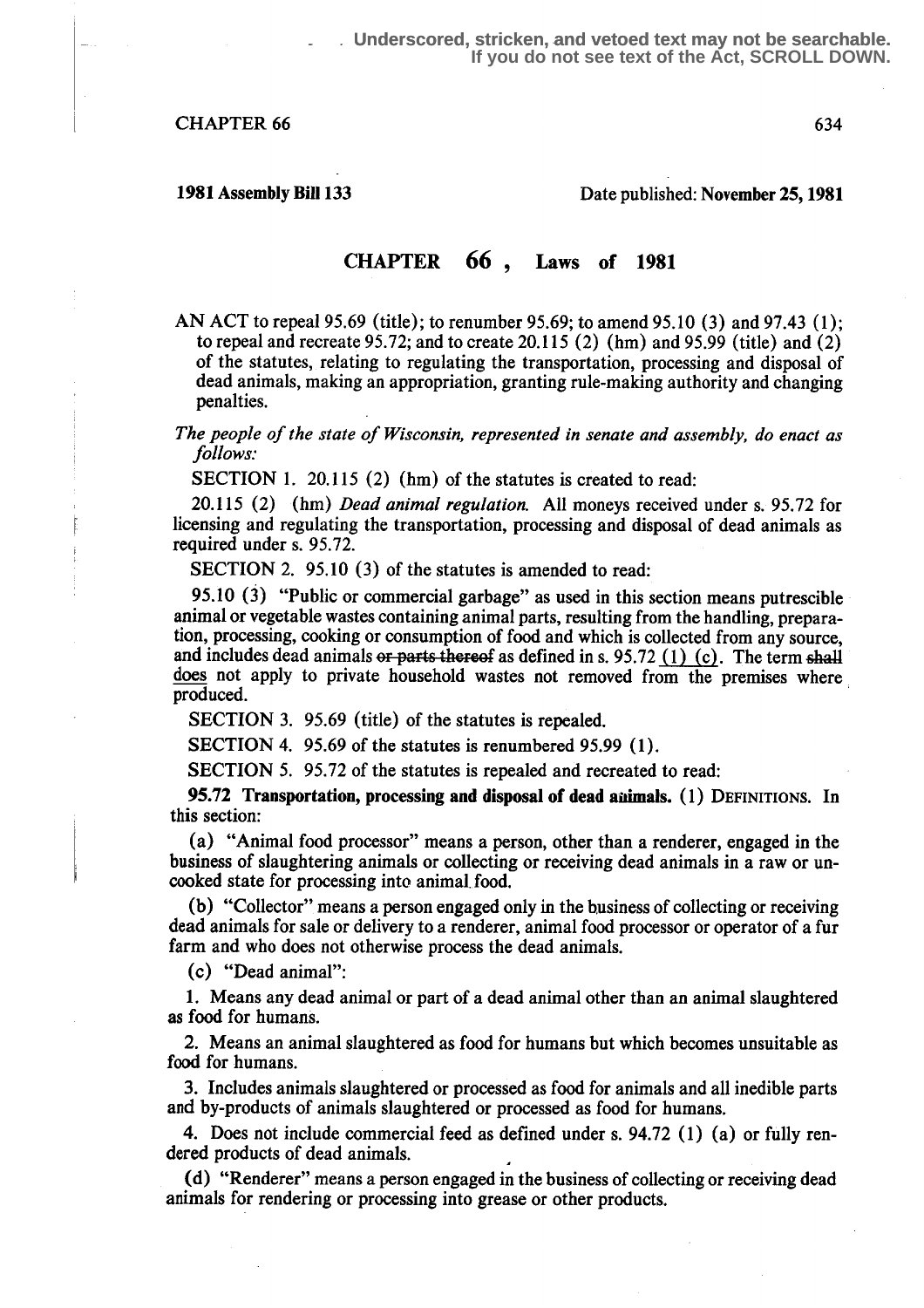#### 635 CHAPTER 66

(e) "Rendering or processing plant" means a plant or facility for slaughtering animals or collecting dead animals and rendering or processing them to produce grease or other products.

(2) LICENSES; FEES. (a) *Requirement*. Except as provided in par. (b), no person may engage in the business of collecting or processing dead animals as a renderer, animal food processor or collector unless the person pays a license fee and is issued an annual license by the department for that specific type of business operation.

(b) *Exemptions.* 1. A license is not required for a person who operates a slaughtering establishment licensed under s. 97.42 or inspected under the federal meat and poultry inspection acts if the establishment renders or disposes of offal or dead animals resulting from its operations only, but a person who operates a slaughtering establishment is subject to the transportation requirements under sub.  $(7)$  (b).

2. A license is not required for a person who operates a fur farm which collects or receives dead animals as food for fur-bearing animals produced by the fur farm, but a person who operates a fur farm is subject to transportation requirements under sub. (7)  $(b)$  and  $(c)$ .

3. A license is not required for a person who is engaged solely in the collection or disposal of public or commercial garbage without the separate collection or retrieval of dead animals or dead animal parts for further sale, use or processing.

4. A license is not required for a person who collects or receives individual animal parts exclusively for the manufacture of glue, gelatin, "pharmaceuticals or other specialty products.

5. A license is not required for a person who collects, receives or processes hides.

6. An animal food processor or collector license is not required for a person who is licensed as a renderer.

7. A collector license is not required for a person who is licensed as an animal food processor.

(c) Application; fees; expiration; renewal. 1. An applicant for a license shall submit a completed application form prescribed by the department which states the type of operation for which a license is desired, the business or plant location where operations are to be conducted and other information required by the department.

2. An applicant for a license as a renderer or an animal food processor shall submit a fee of \$100 for each separate plant where processing operations are to be conducted, and an applicant for an initial license shall submit the inspection fee required under par. (e) .

3. An applicant for a license as a collector shall submit a fee of \$5O for each separate business location from which operations are to be conducted.

4. Each license expires on February 28.

S. A person may renew a license by submitting the required license fee and renewal form.

(d) Issuance; standards. The department may not issue a license unless the applicant's plant or business location is suitably located, constructed and equipped for the type of operation for which a license is required, all vehicles, facilities and equipment are maintained in a clean and sanitary condition and all processing and other operations are conducted in compliance with this section and rules promulgated under sub. (5) .

(e) Inspection; fee. An applicant for an initial license as a renderer or animal food processor shall submit an inspection fee of \$25 for each separate plant to be operated by the applicant. The department may grant a temporary permit pending final action on the application, but the department may not issue the license unless it finds that the applicant's plant, premises, facilities and equipment are in compliance with the requirements of this section and rules promulgated under sub. (5) . The department may not refund the

İš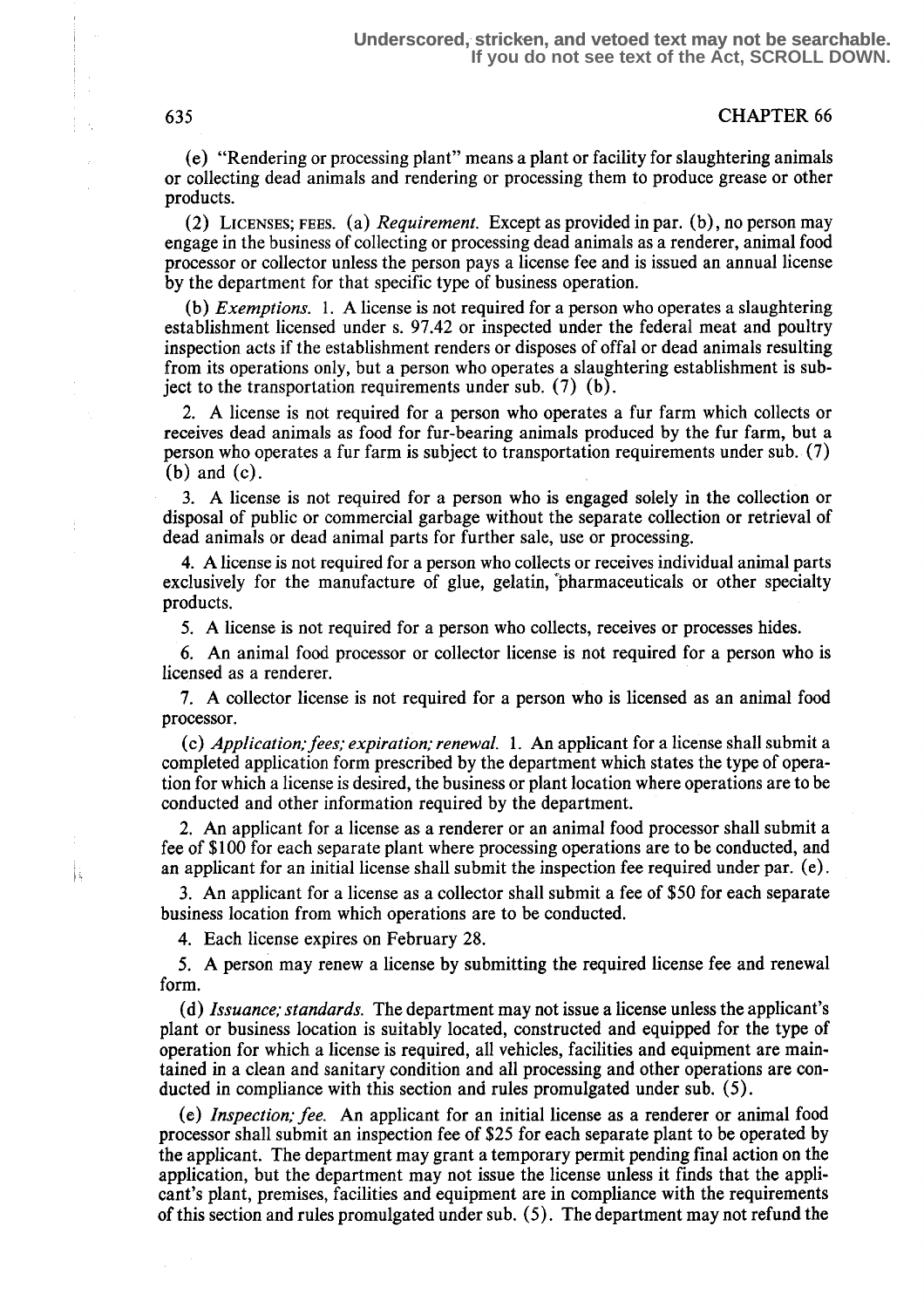# $CHAPTER 66$  636

İsq

inspection fee if the application is denied. Inspection fees are not required for the annual renewal of a license.

(f) *Nontransferable*. No license issued under this section is transferable. In the case of any transfer of ownership of a plant or business for which a license is issued, the new owner shall apply for a new license.

RENDERING OR PROCESSING PLANT LOCATION. NO person may establish a rendering or processing plant within one-eighth mile of a dwelling, business building or public highway, but a rendering or processing plant is not required to cease operations because a highway is relocated or a dwelling or business building is constructed closer than oneeighth mile to an existing plant. This subsection does not prohibit the continued operation of the plant of a renderer or animal food processor in existence on the effective date of this subsection (1981) or the erection of new or improved rendering or processing plant facilities on the existing premises subject to provisions of any local ordinances.

RENDERING AND PROCESSING PLANTS; CONSTRUCTION AND OPERATION. (a) New plants. No person may construct a rendering or processing plant unless it is constructed and equipped according to rules promulgated under sub . (5) . After the effective date of this section (1981), no person may operate a rendering or processing plant unless the plant has sewage facilities and floor drains, all areas of the building and premises on which the plant is situated are kept in a clean and sanitary condition, and all operations are conducted to prevent the creation of a nuisance.

(b) Closed vessels. A person who operates a rendering or processing plant shall conduct all rendering in closed vessels.

(c) Disposal of dead animals. 1. A person who operates a rendering or processing plant shall deposit all dead animals received for rendering or processing within the plant or other enclosed structure immediately upon their arrival.

2. A person who operates a rendering or processing plant shall dispose of an animal within 24 hours after its arrival during the days of Sunday to Friday, or within 48 hours after its arrival on a Saturday or a Sunday followed by a holiday, unless any of the following occurs:

a. The department issues a permit allowing a longer amount of time.

b. The carcass is received in a frozen condition and is disposed of within a reasonable period of time.

c. Disposal of the animal within the time period is impossible and the department is so notified by telephone.

(d) Diseased or contaminated animals. The department may detain or hold for further inspection dead animals or animal hides it suspects are affected with a highly contagious or infectious disease, or any dead animal products suspected of containing any poisonous or deleterious substance which may render the products unfit for use as food for animals. The department shall order the destruction of dead animals or any animal hides or products determined to be infected with a highly contagious or infectious disease or unfit for use as food for animals.

(5) RULES. The department shall promulgate rules governing the collection, transportation, processing, rendering and disposal of dead animals, entrails and paunch materials, the slaughtering of animals for animal food processing or rendering, the location, construction and maintenance of all buildings, facilities and equipment used in collecting, slaughtering and processing operations, the sale or use of dead animal products as food for animals, the issuance of licenses or permits and other rules for the conduct of operations subject to a license under this section.

(6) INSPECTION. (a) Initial inspection. Upon receipt of an application for an initial license as a renderer or animal food processor, the department shall inspect the plant, premises, facilities and equipment to be used in conducting the business.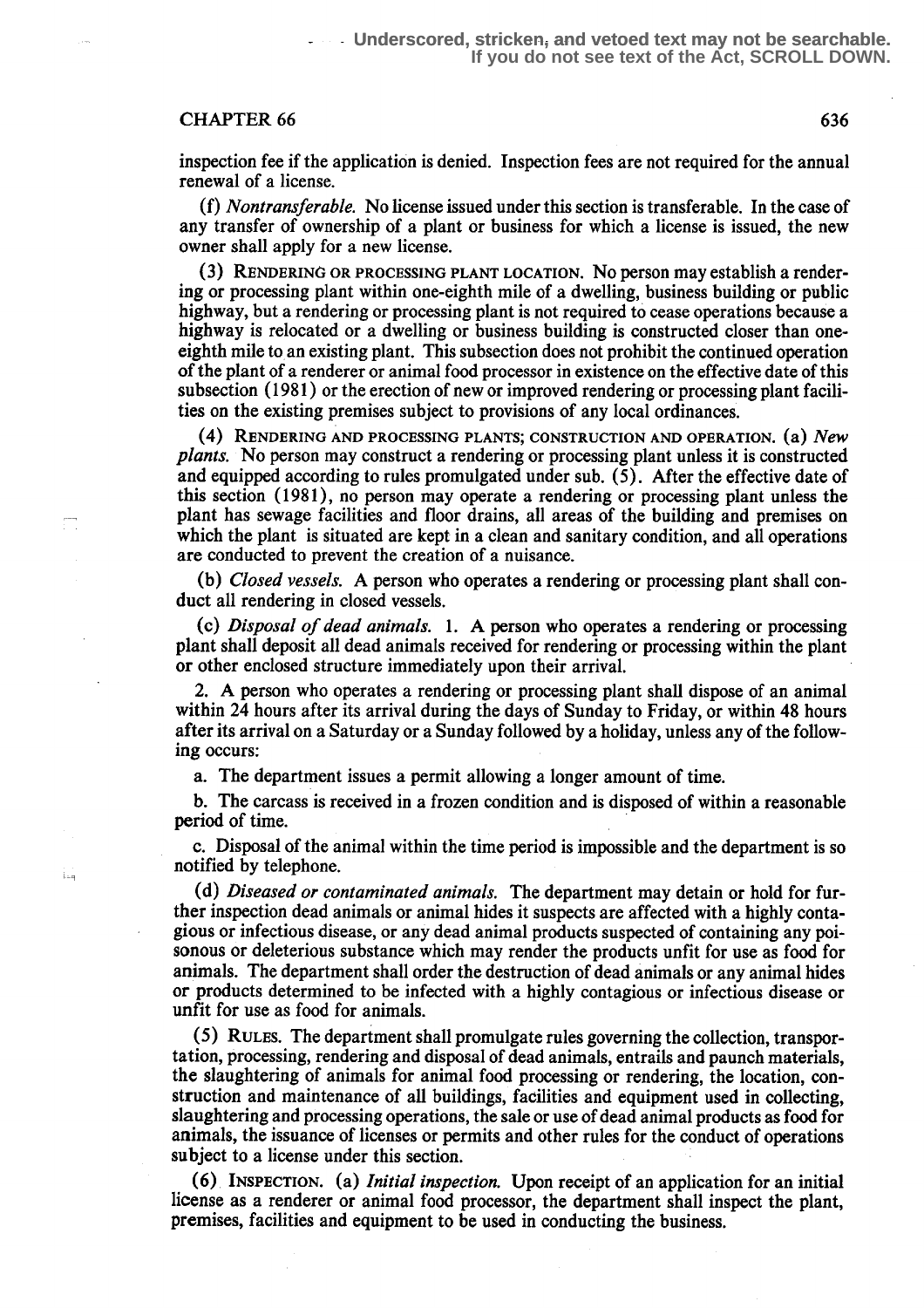(b) Annual inspection. The department shall inspect all plants, premises, facilities, equipment and transport vehicles used by each licensee at least once each year, and more often if necessary, to ensure that the licensee conducts the business operations in conformity with this section and rules promulgated under sub. (5) .

(c) Deficiencies. If the department finds that any of the applicant's or licensee's plants, premises, facilities, equipment or transport vehicles do not comply with the requirements of this section or rules promulgated under sub. (5), it shall notify the applicant or licensee in writing of the deficiencies and shall order the applicant or licensee to make appropriate changes. The department shall allow a reasonable time not exceeding 90 days for the applicant or licensee to make the changes. The department shall conduct a reinspection to determine compliance with the department's order or the need to order further changes. The department may allow an additional 90 days if it is necessary for the applicant or licensee to correct deficiencies discovered during the reinspection . Failure to correct deficiencies within the time allowed is grounds for the denial, suspension or revocation of the license or temporary permit.

(7) TRANSPORTATION OF DEAD ANIMALS. (a) License requirement. No person may transport dead animals on public highways in this state without a license issued under this section. A licensee may not transport dead animals under conditions not authorized by the license. This paragraph does not apply to persons exempt from obtaining a license under this section, a farmer transporting dead animals raised on his or her farm, the transportation of hides or fully rendered or processed dead animal products, the transportation of dead animals by government agencies or private agencies engaged in scientific research, persons transporting dead animals for destruction or burial, or livestock truckers transporting animals which have died in transit if the dead animals are transported directly to a licensed renderer, animal food processor or collector.

(b) *Enclosure or covering of dead animals.* No person may transport a dead animal on a public highway unless it is transported in a closed vehicle or container or unless it is completely covered with a tarpaulin or other suitable material. Vehicles or containers used for the transportation of dead animals shall be leakproof to prevent spilling or dripping of liquid waste. This paragraph does not apply to the transportation of animal hides or to farmers transporting dead animals raised on his or her farm.

(c) Permit. No licensee or fur farmer may operate any vehicle for the transportation of dead animals unless the person is issued a vehicle permit by the department. There is no charge for this permit. An applicant for a vehicle permit shall submit a completed application form prescribed by the department which states the applicant's name and address, vehicle identification and other information required by the department. The permit holder shall keep the permit with the vehicle for which it was issued.

(d) Interstate transport. Except as provided in reciprocal agreements between this state and contiguous states, no dead animals or parts of dead animals which are raw or unrendered, except green or salted hides, may be transported into this state unless the requirements of this subsection and rules promulgated under sub. (5) relating to the transportation of dead animals are complied with.

TRUCK TRANSFER STATIONS; PERMITS. NO person may own or operate a truck transfer station for the unloading or reloading of dead animals unless the person is issued a permit by the department. The department shall issue permits only to persons licensed under this section. Truck transfer stations may be used only for unloading or reloading dead animals for delivery to licensees under this section. No person may operate a truck transfer station unless the building is constructed, maintained and operated according to rules promulgated under sub. (5) and water and sewerage facilities are provided on the premises.

ļş